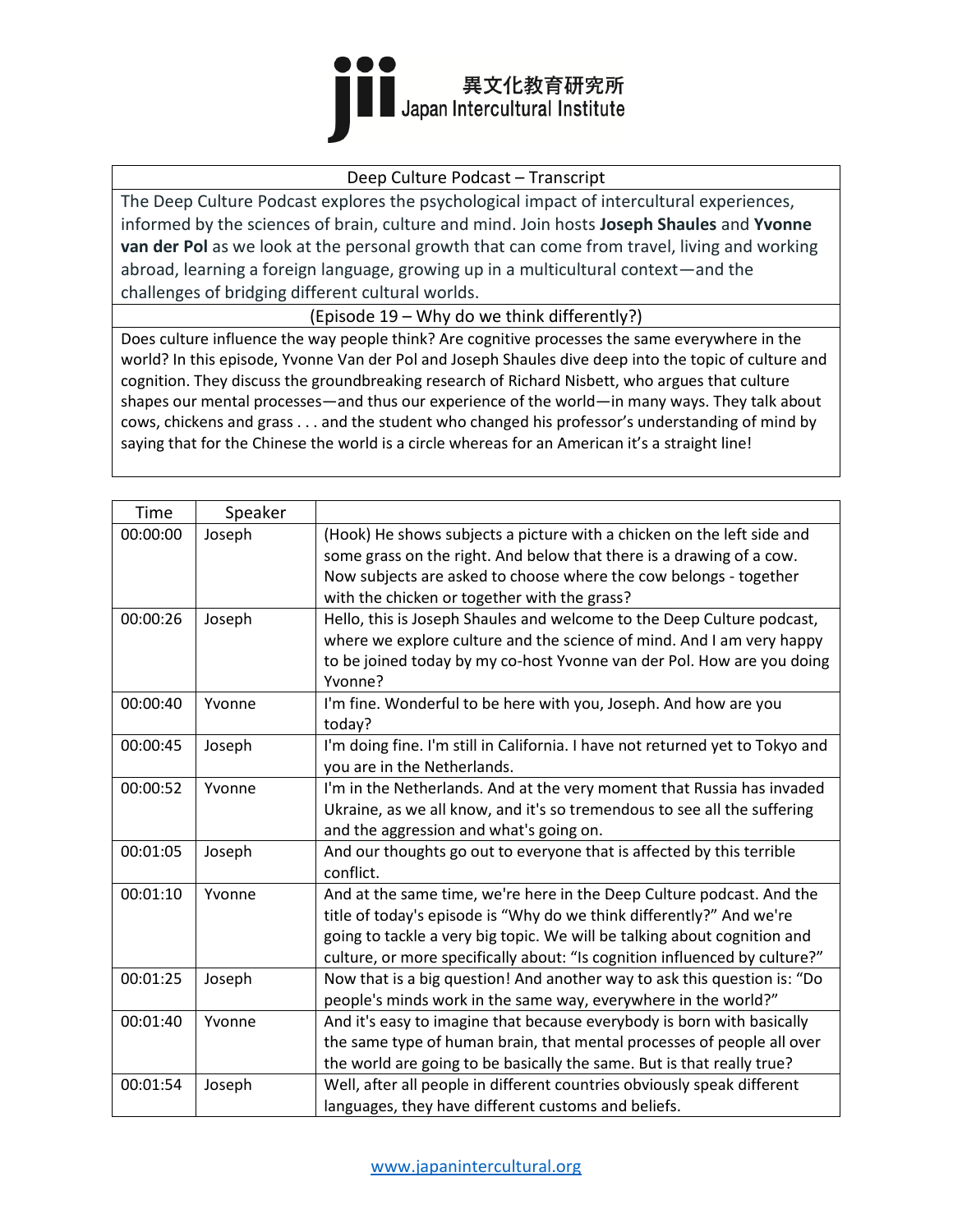# ●●●<br>■■ Japan Intercultural Institute

| 00:02:02 | Yvonne | So, the question is whether our cultural difference is not just customs,    |
|----------|--------|-----------------------------------------------------------------------------|
|          |        | how people act, but also whether it affects cognition, the workings of      |
|          |        | the brain, our mental processes.                                            |
| 00:02:14 | Joseph | We should probably define some terminology. So when we're using the         |
|          |        | word brain, we're referring to the physical organ - like this bowl of fatty |
|          |        | tapioca in your skull. And cognition refers to the workings of the brain,   |
|          |        | the networks of neurons that are firing. And it's those cognitive           |
|          |        | processes, which produce the thoughts and the feelings that we have         |
|          |        | and the images in our head, our experience of the world.                    |
| 00:02:45 | Yvonne | And this brings us to the question: "Does culture impact cognition, the     |
|          |        | way our minds work?"                                                        |
| 00:02:51 | Joseph | And the short answer is yes, cognitive function is shaped by our social     |
|          |        | environment. And really this is not so surprising. Think of how it is with  |
|          |        | language, for example. Our native language becomes a natural part of        |
|          |        | our mental functioning as we grow up. So it's not odd that our              |
|          |        | environment might shape our mind in some important ways.                    |
| 00:03:14 | Yvonne | And this is fascinating to me because it's only been in recent years, that  |
|          |        | specialists have been able to really research this question in detail. One  |
|          |        | reason is of course, because of technology such as brain imaging, that      |
|          |        | allows us to learn about brain function in real time.                       |
| 00:03:33 | Joseph | So research is giving us some answers to this question, but still cognition |
|          |        | is complex. So we can't expect any simple answers, but this is the deep     |
|          |        | culture podcast. So we are going to dive in and swim around in these        |
|          |        | ideas.                                                                      |
| 00:03:52 | Yvonne | And in particular today, we'll talk about the pioneering research of        |
|          |        | psychologist, Richard Nisbett. And we will talk about how one of his        |
|          |        | students changed Nisbett's mind about how the mind works.                   |
| 00:04:05 | Joseph | And that brings us to part one: The Professor and the Student.              |
|          |        | Part 1: The Professor and the Student                                       |
| 00:04:20 | Joseph | This episode was inspired by a number of conversations that you and I       |
|          |        | have had about the work of Richard Nisbett.                                 |
| 00:04:30 | Yvonne | Indeed Richard Nisbett is the author of "The Geography of Thought" and      |
|          |        | with the intriguing subtitle "How Asians and Westerners think               |
|          |        | differently and Why". And it's a book that has been of a big influence      |
|          |        | on both of us, Joseph!                                                      |
| 00:04:45 | Joseph | I'll just say that when I first read the Geography of Thought, it really    |
|          |        | shifted how I think about culture and the mind. And fundamentally,          |
|          |        | Nisbett has shown that cognitive function is shaped by culture in           |
|          |        | profound ways.                                                              |
| 00:05:01 | Yvonne | Oh yes, and I was intrigued by many small, yet very interesting findings.   |
|          |        | For instance, in the chapter is the world made up of nouns or verbs? he     |
|          |        | mentions findings such as, for instance Western parents seem obsessed,      |
|          |        | pointing out objects to their children, naming them and telling them        |
|          |        | about their attributes. And it goes like this: "That's a car. See the car?  |
|          |        | You like it? It's got nice wheels." And in contrast, while observing Asian  |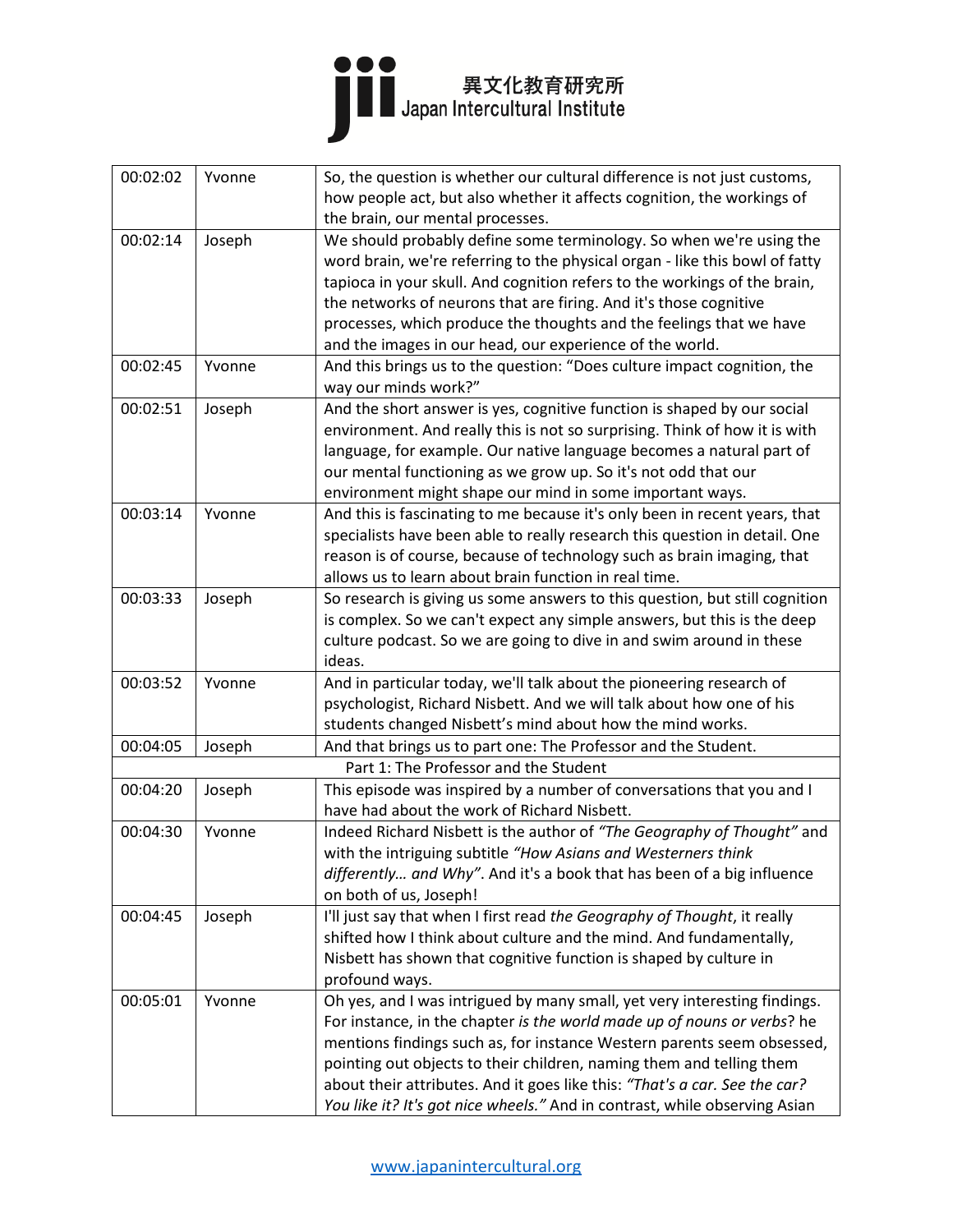|          |        | parents playing with their toddlers, they engage in twice as many social     |
|----------|--------|------------------------------------------------------------------------------|
|          |        | routines of teaching politeness norms: "Here, it is: vroom, vroom; while     |
|          |        | there it is: I'll give it to you, now you give this to me. Yes. Thank you."  |
|          |        | American children are learning that the world is mostly a place with         |
|          |        | objects, while Asian children learn that the world is mostly about           |
|          |        | relationships. Okay, well, sorry. I get carried away now, but maybe you      |
|          |        | should give some background first.                                           |
| 00:06:06 | Joseph | Well, I will say that this is something I have noticed living in Japan, that |
|          |        | the way that parents play with children is very different, but what does     |
|          |        | this all mean? And what does it have to do with cognition? Let's first talk  |
|          |        | a little bit about Richard Nisbett. He is an American social psychologist.   |
|          |        | He's a distinguished professor of social psychology at the University of     |
|          |        | Michigan. And the Geography of Thought was a pioneering book that            |
|          |        | argues that culture affects the way that our mind works in many ways.        |
|          |        | And that those differences can be measured scientifically.                   |
| 00:06:51 | Yvonne | Well, what I didn't know, until we were preparing for this podcast, was      |
|          |        | that in fact that his work was very influential a long time before The       |
|          |        | Geography of Thought.                                                        |
| 00:07:02 | Joseph | Yes. He published a groundbreaking article back in 1977, called: Telling     |
|          |        | more than we know: Verbal reports on mental processes. And that was in       |
|          |        | a psychology journal.                                                        |
| 00:07:14 | Yvonne | And the basic argument he made is that: we don't really know why we          |
|          |        | do what we do, because the processes that guide our lives, the choices       |
|          |        | we make, why we like certain things, are not accessible to the conscious     |
|          |        | mind.                                                                        |
| 00:07:31 | Joseph | In other words, you can ask people why they married a particular person      |
|          |        | or bought that product. But even if they come up with an answer to           |
|          |        | explain it, they don't really have access to the mental processes that are   |
|          |        | behind their actions.                                                        |
| 00:07:46 | Yvonne | And an important point that article made was that we cannot know how         |
|          |        | our unconscious mind works by introspection, by reflection or analyzing      |
|          |        | our dreams or noticing the thoughts in our head.                             |
| 00:07:59 | Joseph | And this was a very different view compared to the past. Sigmund Freud       |
|          |        | for example, believed that by analyzing dreams, we could uncover the         |
|          |        | secrets of our unconscious mind. And this article was proposing a            |
|          |        | completely different way of thinking about these deeper parts of our         |
|          |        | mind. And these days, this is often talked about using the term dual         |
|          |        | processing models of cognition, and that emphasizes that the                 |
|          |        | unconscious mind operates often independently of conscious thought.          |
| 00:08:32 | Yvonne | And if you listen to this podcast, you know, we often talk about the deep    |
|          |        | structure of the mind. And we have said that, our unconscious mind is        |
|          |        | like an intuitive autopilot. It guides our everyday behavior without us      |
|          |        | realizing it. So what we're really trying to understand today is: how        |
|          |        | culture shapes the functioning of this intuitive autopilot.                  |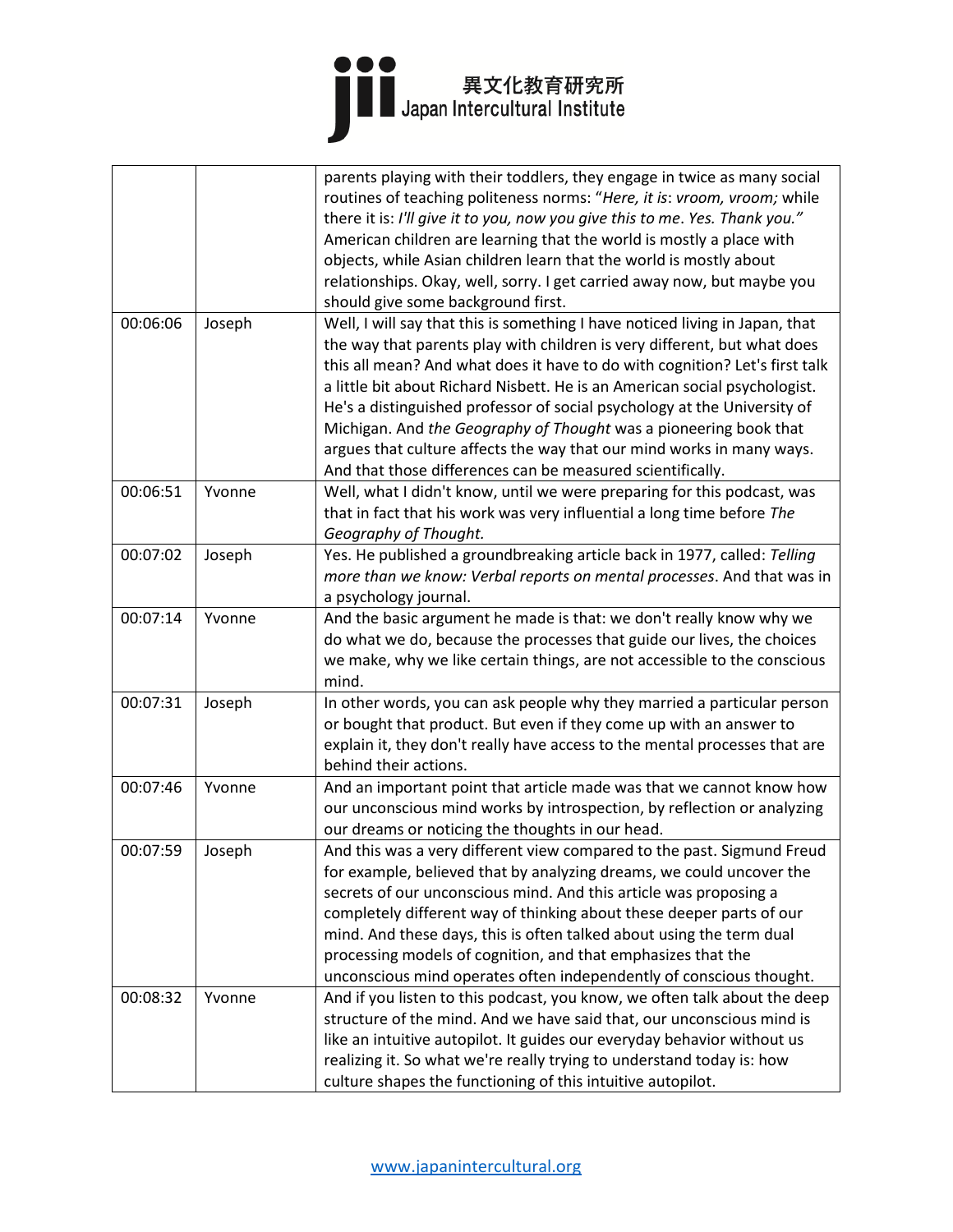

| 00:08:56 | Joseph | And just to give a bit of background for me personally, the first time that<br>I read about this idea of the mental autopilot was in a book called<br>Strangers to Ourselves. Now that book really expanded my horizons. And<br>I started to think that understanding the intuitive mind was really<br>important for intercultural education. But what I didn't know then<br>though, was that the author of Strangers to Ourselves is Timothy Wilson.<br>And he was the co-author together with Richard Nisbett of that<br>landmark 1977 paper. |
|----------|--------|-------------------------------------------------------------------------------------------------------------------------------------------------------------------------------------------------------------------------------------------------------------------------------------------------------------------------------------------------------------------------------------------------------------------------------------------------------------------------------------------------------------------------------------------------|
| 00:09:36 | Yvonne | Okay. So let me get this straight. In 1977 Richard Nisbett and Timothy<br>Wilson published a groundbreaking academic paper about unconscious<br>cognition, and years later, each of them wrote different books that<br>influence your thinking.                                                                                                                                                                                                                                                                                                 |
| 00:09:55 | Joseph | Exactly. Basically after Nisbett had these critical insights about<br>unconscious cognition, he started researching ways in which culture<br>affects how our mind works.                                                                                                                                                                                                                                                                                                                                                                        |
| 00:10:07 | Yvonne | As I understand it at first, Nisbett was simply assuming that his findings<br>about the unconscious mind apply to people all over the world. And in<br>the intro of the book, he says that he was, and here's the quote: "I was a<br>lifelong Universalist concerning the nature of human thought. I believe<br>that all human groups perceive and reason in the same way."                                                                                                                                                                     |
| 00:10:31 | Joseph | But as the story goes, one day he was talking to a brilliant Chinese PhD<br>student who later became a colleague. Uh, his name was Kaiping Peng,<br>and Kaiping Peng commented to Nisbett "Well, you see life as a line. And<br>I see it as a circle."                                                                                                                                                                                                                                                                                          |
| 00:10:49 | Yvonne | He was saying that the minds of Chinese and American somehow work<br>differently, and this really intrigued Nisbett and got him interested in<br>cultural differences in cognition.                                                                                                                                                                                                                                                                                                                                                             |
| 00:11:00 | Joseph | And of course, Kaiping Peng was doing highly demanding academic work<br>in the United States. I imagined he had had to learn English and adapt<br>himself to life with Americans. And he must've felt some deep<br>differences in how Chinese and Americans think or how they look at the<br>world.                                                                                                                                                                                                                                             |
| 00:11:18 | Yvonne | And what impresses me is that Nisbett was able to get really powerful<br>insights or at least powerful curiosity from that simple statement.                                                                                                                                                                                                                                                                                                                                                                                                    |
| 00:11:28 | Joseph | And they didn't just speculate about these things. You know, Nisbett<br>wanted to test this idea empirically.                                                                                                                                                                                                                                                                                                                                                                                                                                   |
| 00:11:35 | Yvonne | This must have been so difficult. Imagine having this idea to Chinese<br>people and Americans, they have differences in their thinking processes,<br>but how can it be researched? Can it be measured? They had to make up<br>the approach from scratch.                                                                                                                                                                                                                                                                                        |
| 00:11:50 | Joseph | And so that initial spark eventually led to the research that Nisbett<br>wrote about in The Geography of Thought. And in that book, he argued<br>that indeed our cultural background does influence our thinking<br>processes.                                                                                                                                                                                                                                                                                                                  |
| 00:12:04 | Yvonne | So that raises the question, what did he find?                                                                                                                                                                                                                                                                                                                                                                                                                                                                                                  |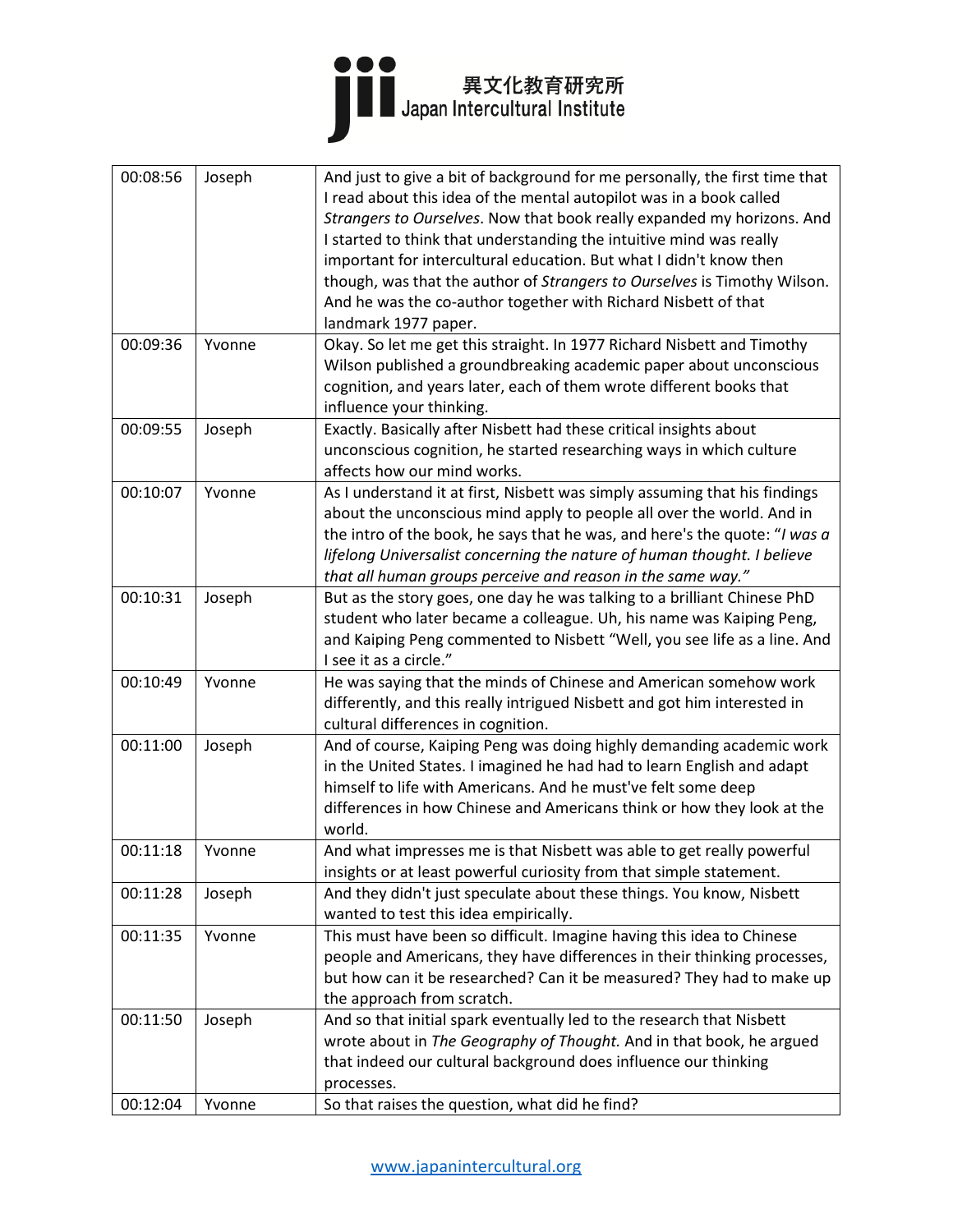

| 00:12:08                          | Joseph | And that brings us to part two: The Chicken and the Grass.                 |
|-----------------------------------|--------|----------------------------------------------------------------------------|
| Part 2: The Chicken and the Grass |        |                                                                            |
| 00:12:21                          | Yvonne | The question we're talking about today: "Does culture influence            |
|                                   |        | cognition?" may sound rather technical, but it's also philosophical        |
|                                   |        | question about human nature.                                               |
| 00:12:31                          | Joseph | Yes, that's true. You know, if you visit a foreign country, you, you see   |
|                                   |        | that people, they eat different foods or they have different customs, or   |
|                                   |        | maybe they have different religious beliefs or different ways to be        |
|                                   |        | polite. But what does that really mean? How different are people really?   |
| 00:12:46                          | Yvonne | It's easy to assume that people are simply acting a certain way because    |
|                                   |        | that's how they learn it. And that idea treats culture mostly as a kind of |
|                                   |        | imitation - you're following social rules and learn traditions. And if you |
|                                   |        | think that way, then cultural difference might seem mostly on the          |
|                                   |        | surface and that deep down, people are all basically the same.             |
| 00:13:10                          | Joseph | And of course, you often hear people say things like that. Now Nisbett     |
|                                   |        | understood the philosophical implications of his research. And in the      |
|                                   |        | introduction to The Geography of Thought, he says, quote: "If people       |
|                                   |        | really do differ profoundly in their systems of thought their worldviews   |
|                                   |        | and cognitive processes, then differences in people's attitudes and        |
|                                   |        | beliefs, and even in their values and preferences might not be a matter    |
|                                   |        | merely of different inputs and teachings, but rather an inevitable         |
|                                   |        | consequence of using different tools to understand the world."             |
| 00:13:52                          | Yvonne | And I think he means that if culture affects our mental processes at a     |
|                                   |        | deep level, then our cultural background really does shape our             |
|                                   |        | experience of the world in profound ways.                                  |
| 00:14:04                          | Joseph | And through his research, he found that there were important               |
|                                   |        | differences. And as time went on this idea, that our brain function is     |
|                                   |        | shaped by our environment, it was expanded on by other researchers         |
|                                   |        | and it has gained acceptance much more broadly today.                      |
| 00:14:21                          | Yvonne | Yeah. And this brings us back to what Kaiping Peng referred to that        |
|                                   |        | Chinese people and Americans perceive the world differently. And the       |
|                                   |        | question is, what are those differences? How do they affect us in our      |
|                                   |        | view of the world?                                                         |
| 00:14:36                          | Joseph | Well, these are tough questions to answer in just a few words.             |
| 00:14:40                          | Yvonne | One reason for that is that, cultural difference can be found at different |
|                                   |        | levels of analysis. And in other words, they may be found in patterns of   |
|                                   |        | brain activation, but also in how people behave in everyday life, but also |
|                                   |        | in very big scale patterns of history and civilization. And the technical  |
|                                   |        | term for that is to say that these patterns are fractal.                   |
| 00:15:04                          | Joseph | Yes, they are fractal meaning that they appear at different levels of      |
|                                   |        | abstraction. So let's take a concrete example that Nisbett introduces in   |
|                                   |        | his book based on research he did. In one experiment, for example, he      |
|                                   |        | shows subjects a picture with a chicken on the left side and some grass    |
|                                   |        | on the right. And below that there is a drawing of a cow. Now subjects     |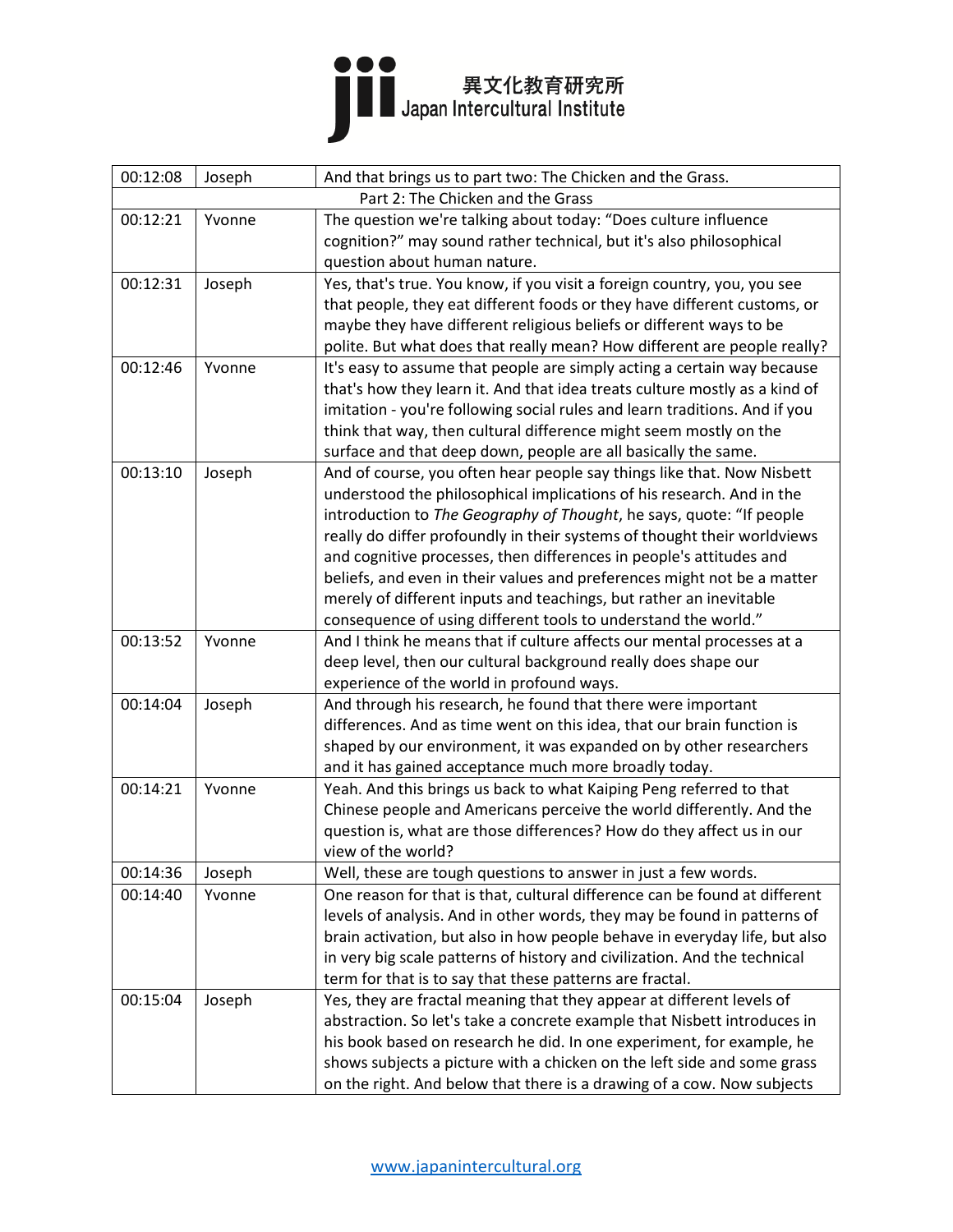|          |        | are asked to choose where the cow belongs? Together with the chicken      |
|----------|--------|---------------------------------------------------------------------------|
|          |        | or together with the grass?                                               |
| 00:15:37 | Yvonne | Okay. So, what would you, dear listener, say to this? Does the cow        |
|          |        | belong together with a chicken or an image of a patch of grass?           |
| 00:15:55 | Joseph | The remarkable thing that Nisbett found, was that there was a             |
|          |        | difference in what people answered depending on their cultural            |
|          |        | background.                                                               |
| 00:16:04 | Yvonne | And Nisbett found that Chinese subjects more often associated the cow     |
|          |        | with grass, whereas Americans more often associated the cow with          |
|          |        | chickens, but why should that be?                                         |
| 00:16:16 | Joseph | Well, I have to say, I have repeated this experiment informally many      |
|          |        | times with students of mine, many of which come from China, Korea and     |
|          |        | Japan on the one hand, and the United States and Western Europe and       |
|          |        | the UK on the other.                                                      |
| 00:16:31 | Yvonne | And where are your results the same?                                      |
| 00:16:33 | Joseph | They were my Asian students more often chose the grass. Whereas my        |
|          |        | Western students often have a tendency to choose the chicken. Now,        |
|          |        | not everyone, of course. There is plenty of variation, but the overall    |
|          |        | pattern is clear.                                                         |
| 00:16:48 | Yvonne | And if you ask them, why, what do they say?                               |
| 00:16:51 | Joseph | Well, my Asian students will say that cows eat grass and therefore        |
|          |        | naturally, you should group the cow where it belongs together with the    |
|          |        | grass. It's almost as though they're imagining a scene in their mind of a |
|          |        | cow munching on grass.                                                    |
| 00:17:04 | Yvonne | And what about your Western students?                                     |
| 00:17:07 | Joseph | Those who choose the chickens will tell me that chickens and cows are     |
|          |        | both animals and therefore it's natural that they should be grouped       |
|          |        | together.                                                                 |
| 00:17:16 | Yvonne | So that reflects what Nisbett says. He argues that the reason for this    |
|          |        | difference is that cognitively speaking, Asians tend to look at the world |
|          |        | more in terms of context and relationship. They see the world more        |
|          |        | holistically.                                                             |
| 00:17:31 | Joseph | So, when my students are grouping the cow with the grass, their mind is   |
|          |        | kind of naturally turning to the relationship between the cow and the     |
|          |        | grass and the larger scene or context in which the cow and grass are      |
|          |        | together like imagining that scene.                                       |
| 00:17:48 | Yvonne | And the Westerners on the other hand, when they say that the cow goes     |
|          |        | together with the chicken are instead perceiving the cow as an object     |
|          |        | that belongs in a particular category. Cows are animals and chickens are  |
|          |        | animals. And Nisbett argues that this sort of categorization and also     |
|          |        | subject object thinking is very common among Westerners. And he           |
|          |        | argues that this pattern relates to cultural differences in society. And  |
|          |        | also throughout history.                                                  |
| 00:18:19 | Joseph | Western societies are more individualistic than East Asian societies      |
|          |        | broadly speaking. And this reflects the tendency to look at the world in  |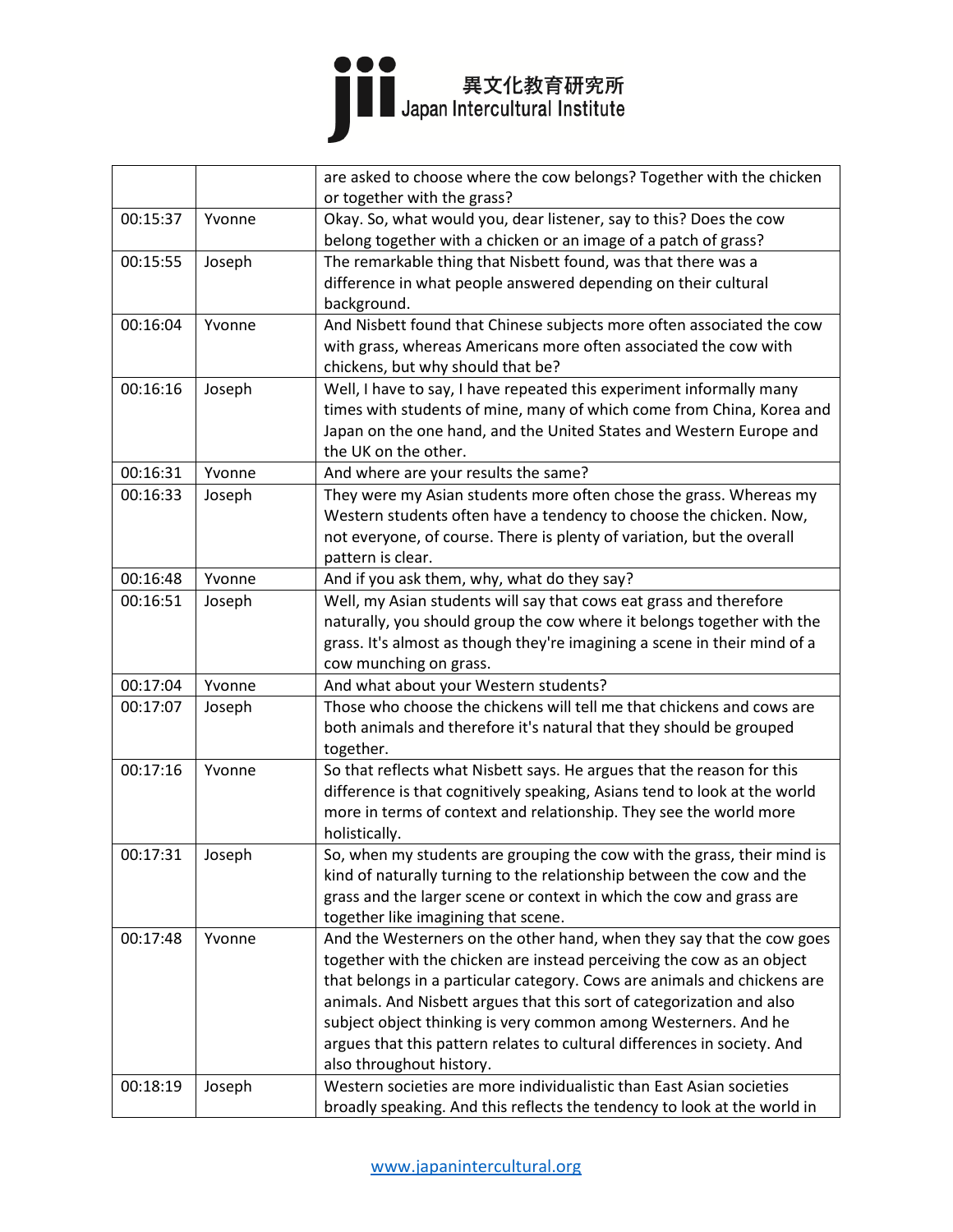|          |        | terms of distinct objects and categories. In Asian societies, there's more  |
|----------|--------|-----------------------------------------------------------------------------|
|          |        | emphasis on collectivism, which emphasizes the interrelationship            |
|          |        | between people and looks at society more as an organic whole, not           |
|          |        | simply a collection of individuals.                                         |
| 00:18:43 | Yvonne | And Nisbett introduces many other examples of these larger cultural         |
|          |        | patterns. Doesn't he?                                                       |
| 00:18:50 | Joseph | Yes, such as traditional Chinese medicine, which tends to look at the       |
|          |        | body as a balance of energies, with sickness seen as a form of imbalance    |
|          |        | versus Western medicine, which often treats the body as a collection of     |
|          |        | parts or functions, which have to be targeted for treatment.                |
| 00:19:07 | Yvonne | So he is saying that patterns in our minds are a reflection of patterns     |
|          |        | found in the larger society.                                                |
| 00:19:14 | Joseph | And he even traces these patterns throughout history. For example, East     |
|          |        | Asian societies have been deeply influenced by Confucian thinking,          |
|          |        | which concerns itself with creating a healthy society through virtuous      |
|          |        | relationships. And similarly, Taoist thinking, which is associated with the |
|          |        | symbol of the yin and the yang, sees the world as all interrelated.         |
| 00:19:38 | Yvonne | Yes. And what he does, he contrasts this with Western philosophy and        |
|          |        | the kinds of categorization and subject / object thinking, that was         |
|          |        | developed by the Greeks                                                     |
| 00:19:58 | Joseph | Wow. And that is getting to be a very big scale, but let's get back to      |
|          |        | Nisbett and this simple experiment with the cow, the chicken and the        |
|          |        | grass. So, he was using this as a way to test this much larger hypothesis   |
|          |        | that cultural patterns found in the minds of an individual are a reflection |
|          |        | of patterns found out in the world at this much larger scale.               |
| 00:20:27 | Yvonne | And that was an important insight for me personally. And in fact, I would   |
|          |        | even say that his work caused me to fundamentally rethink my                |
|          |        | profession. And in particular, there is this quote from The Geography of    |
|          |        | Thought, well, listen: "My research has led me to the conviction that two   |
|          |        | utterly different approaches to the world have maintained themselves        |
|          |        | for thousands of years. These approaches include profoundly different       |
|          |        | social relations, views about the nature of the worlds and characteristic   |
|          |        | thought processes. And each of these orientations, the Western and the      |
|          |        | Eastern is a self-reinforcing homeostatic system. The social practices      |
|          |        | promote the worldviews. The world views dictate the appropriate             |
|          |        | thought processes, and the thought processes both justify the worldview     |
|          |        | and support the social practices."                                          |
| 00:21:32 | Joseph | So he's saying here that cultural differences in cognition are not just     |
|          |        | inside our heads. They are inseparable from our world view and way of       |
|          |        | doing things in society. And we should say that his research was dividing   |
|          |        | this Western and Eastern, but of course it's understood that there are      |
|          |        | many, many other cultural communities and plenty of opportunity for         |
|          |        | researching other things than simply this Western and Eastern divide.       |
|          |        | But that was the starting point for his research.                           |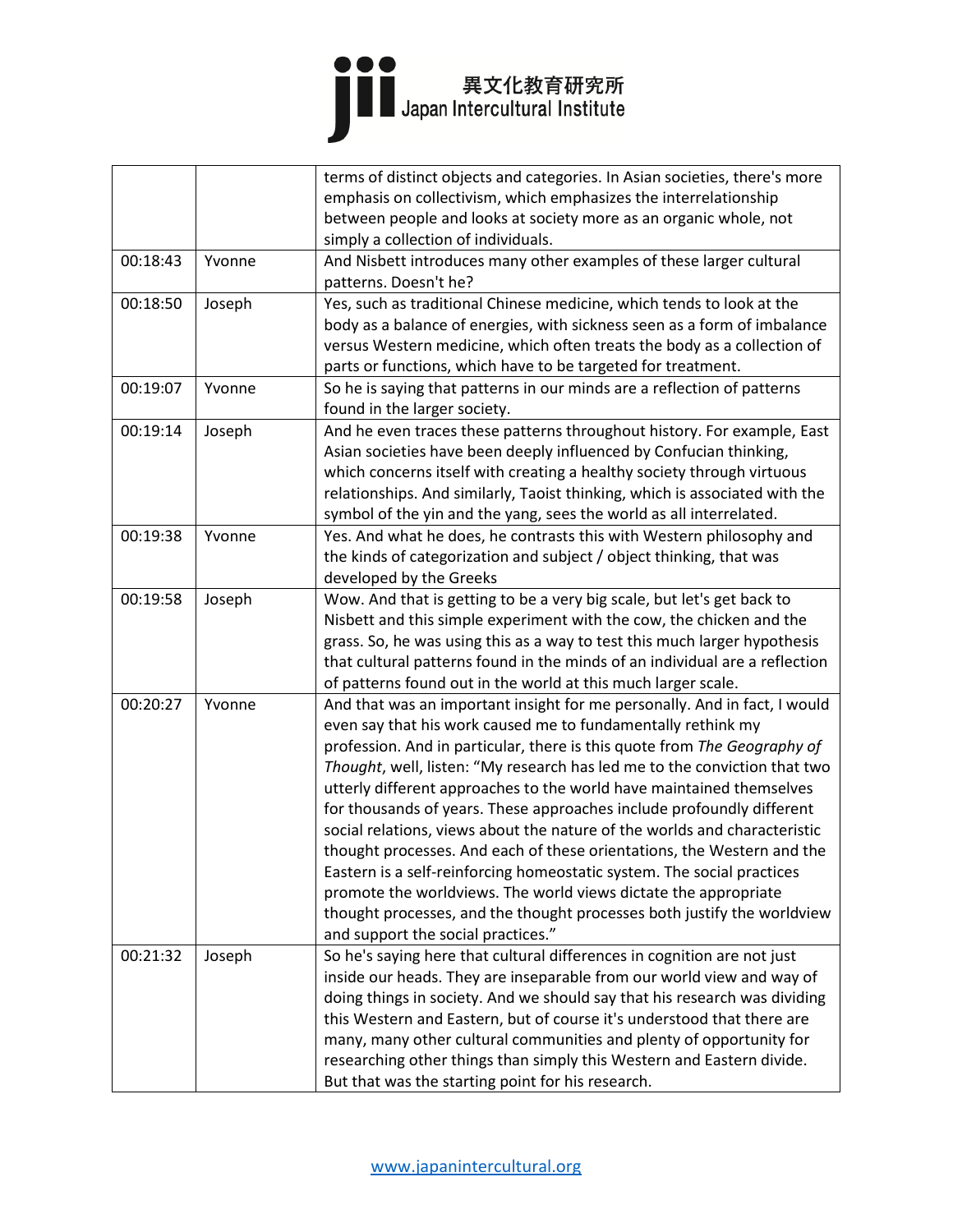| 00:22:07<br>Yvonne<br>And so I guess this was what Kaiping Peng had understood when he<br>talked to Richard Nisbett, that seeing the world as a circle, a more<br>holistic view rather than a line of more categorical one.<br>00:22:21<br>Joseph<br>Well, for me personally, the fact that together, they were able to come<br>to this insight about cultural difference and that then Nisbett learned to<br>measure these differences, empirically, is really impressive.<br>Well, you know, I think we should pause for a second here because I can<br>00:22:35<br>Yvonne<br>easily imagine at least few of our listeners being a bit skeptical about<br>this.<br>00:22:45<br>Joseph<br>Well, I can imagine some people thinking, wait a second, uh, cows,<br>chickens and grass, this sounds like such an oversimplification, or this<br>sounds like stereotypical thinking.<br>00:22:56<br>Yvonne<br>But Nisbett wasn't trying to put people from different countries in<br>simplistic categories. What he was doing was trying to identify cognitive<br>patterns that varied across populations.<br>Joseph<br>And the research that Nisbett has been doing has been followed up on<br>00:23:09<br>by many other researchers, such as cognitive neuroscientists and<br>cultural neuroscientists and their research is supporting and expanding<br>on Nisbett's findings.<br>00:23:26<br>Yvonne<br>And that brings us to part three: Think of your Mother.<br>Part 3: Think of your mother<br>You know, when we were planning our podcast, we typically use part<br>00:23:39<br>Joseph<br>three to talk about the most technical or theoretical content.<br>Well, so far we gave this one simple example of Nisbett's research, but<br>00:23:49<br>Yvonne<br>The Geography of Thought introduces a wide range of research and<br>discusses many cognitive differences. Shall we flood our listeners with<br>some information?<br>00:24:05<br>Sure. They're good to deep culture swimmers. So let's read from page 44<br>Joseph<br>where Nisbett lists cultural differences in cognition that he anticipates<br>finding. For example, he talks about patterns of attention and<br>perception, objects versus relationships, basic assumptions about the<br>composition of the world, beliefs about the controllability of the<br>environment, tacit assumptions about stability versus change, preferred<br>patterns of explanation for events, habits of organizing the world, use of<br>formal logical rules and application of dialectical approaches.<br>And that's a mouthful. And many of these things actually operate in the<br>00:24:53<br>Yvonne<br>background. They form a foundation for how we process our experience<br>in the world, of the world. And for example, the first item on that list is<br>patterns of attention and perception.<br>00:25:11<br>So I think that the cow, chicken and grass experiment is an example of<br>Joseph<br>that: Westerners seem to be more focused on categories and objects.<br>Whereas east Asians focus attention more on relationships and context.<br>It's important to stress to our listeners that this research is not trying to<br>Yvonne<br>00:25:25 |  |                                                                      |
|-----------------------------------------------------------------------------------------------------------------------------------------------------------------------------------------------------------------------------------------------------------------------------------------------------------------------------------------------------------------------------------------------------------------------------------------------------------------------------------------------------------------------------------------------------------------------------------------------------------------------------------------------------------------------------------------------------------------------------------------------------------------------------------------------------------------------------------------------------------------------------------------------------------------------------------------------------------------------------------------------------------------------------------------------------------------------------------------------------------------------------------------------------------------------------------------------------------------------------------------------------------------------------------------------------------------------------------------------------------------------------------------------------------------------------------------------------------------------------------------------------------------------------------------------------------------------------------------------------------------------------------------------------------------------------------------------------------------------------------------------------------------------------------------------------------------------------------------------------------------------------------------------------------------------------------------------------------------------------------------------------------------------------------------------------------------------------------------------------------------------------------------------------------------------------------------------------------------------------------------------------------------------------------------------------------------------------------------------------------------------------------------------------------------------------------------------------------------------------------------------------------------------------------------------------------------------------------------------------------------------------------------------------------------------------------------------------------------------------------------------------------------------------------------------------------------------------------------------------------------------------------------------------------------------------------------------------------------------------------------------------------------------------------------------------------------------------------------------------------------------------------------------------------------------------------------------------------------------|--|----------------------------------------------------------------------|
|                                                                                                                                                                                                                                                                                                                                                                                                                                                                                                                                                                                                                                                                                                                                                                                                                                                                                                                                                                                                                                                                                                                                                                                                                                                                                                                                                                                                                                                                                                                                                                                                                                                                                                                                                                                                                                                                                                                                                                                                                                                                                                                                                                                                                                                                                                                                                                                                                                                                                                                                                                                                                                                                                                                                                                                                                                                                                                                                                                                                                                                                                                                                                                                                                       |  |                                                                      |
|                                                                                                                                                                                                                                                                                                                                                                                                                                                                                                                                                                                                                                                                                                                                                                                                                                                                                                                                                                                                                                                                                                                                                                                                                                                                                                                                                                                                                                                                                                                                                                                                                                                                                                                                                                                                                                                                                                                                                                                                                                                                                                                                                                                                                                                                                                                                                                                                                                                                                                                                                                                                                                                                                                                                                                                                                                                                                                                                                                                                                                                                                                                                                                                                                       |  |                                                                      |
|                                                                                                                                                                                                                                                                                                                                                                                                                                                                                                                                                                                                                                                                                                                                                                                                                                                                                                                                                                                                                                                                                                                                                                                                                                                                                                                                                                                                                                                                                                                                                                                                                                                                                                                                                                                                                                                                                                                                                                                                                                                                                                                                                                                                                                                                                                                                                                                                                                                                                                                                                                                                                                                                                                                                                                                                                                                                                                                                                                                                                                                                                                                                                                                                                       |  |                                                                      |
|                                                                                                                                                                                                                                                                                                                                                                                                                                                                                                                                                                                                                                                                                                                                                                                                                                                                                                                                                                                                                                                                                                                                                                                                                                                                                                                                                                                                                                                                                                                                                                                                                                                                                                                                                                                                                                                                                                                                                                                                                                                                                                                                                                                                                                                                                                                                                                                                                                                                                                                                                                                                                                                                                                                                                                                                                                                                                                                                                                                                                                                                                                                                                                                                                       |  |                                                                      |
|                                                                                                                                                                                                                                                                                                                                                                                                                                                                                                                                                                                                                                                                                                                                                                                                                                                                                                                                                                                                                                                                                                                                                                                                                                                                                                                                                                                                                                                                                                                                                                                                                                                                                                                                                                                                                                                                                                                                                                                                                                                                                                                                                                                                                                                                                                                                                                                                                                                                                                                                                                                                                                                                                                                                                                                                                                                                                                                                                                                                                                                                                                                                                                                                                       |  |                                                                      |
|                                                                                                                                                                                                                                                                                                                                                                                                                                                                                                                                                                                                                                                                                                                                                                                                                                                                                                                                                                                                                                                                                                                                                                                                                                                                                                                                                                                                                                                                                                                                                                                                                                                                                                                                                                                                                                                                                                                                                                                                                                                                                                                                                                                                                                                                                                                                                                                                                                                                                                                                                                                                                                                                                                                                                                                                                                                                                                                                                                                                                                                                                                                                                                                                                       |  |                                                                      |
|                                                                                                                                                                                                                                                                                                                                                                                                                                                                                                                                                                                                                                                                                                                                                                                                                                                                                                                                                                                                                                                                                                                                                                                                                                                                                                                                                                                                                                                                                                                                                                                                                                                                                                                                                                                                                                                                                                                                                                                                                                                                                                                                                                                                                                                                                                                                                                                                                                                                                                                                                                                                                                                                                                                                                                                                                                                                                                                                                                                                                                                                                                                                                                                                                       |  |                                                                      |
|                                                                                                                                                                                                                                                                                                                                                                                                                                                                                                                                                                                                                                                                                                                                                                                                                                                                                                                                                                                                                                                                                                                                                                                                                                                                                                                                                                                                                                                                                                                                                                                                                                                                                                                                                                                                                                                                                                                                                                                                                                                                                                                                                                                                                                                                                                                                                                                                                                                                                                                                                                                                                                                                                                                                                                                                                                                                                                                                                                                                                                                                                                                                                                                                                       |  |                                                                      |
|                                                                                                                                                                                                                                                                                                                                                                                                                                                                                                                                                                                                                                                                                                                                                                                                                                                                                                                                                                                                                                                                                                                                                                                                                                                                                                                                                                                                                                                                                                                                                                                                                                                                                                                                                                                                                                                                                                                                                                                                                                                                                                                                                                                                                                                                                                                                                                                                                                                                                                                                                                                                                                                                                                                                                                                                                                                                                                                                                                                                                                                                                                                                                                                                                       |  |                                                                      |
|                                                                                                                                                                                                                                                                                                                                                                                                                                                                                                                                                                                                                                                                                                                                                                                                                                                                                                                                                                                                                                                                                                                                                                                                                                                                                                                                                                                                                                                                                                                                                                                                                                                                                                                                                                                                                                                                                                                                                                                                                                                                                                                                                                                                                                                                                                                                                                                                                                                                                                                                                                                                                                                                                                                                                                                                                                                                                                                                                                                                                                                                                                                                                                                                                       |  |                                                                      |
|                                                                                                                                                                                                                                                                                                                                                                                                                                                                                                                                                                                                                                                                                                                                                                                                                                                                                                                                                                                                                                                                                                                                                                                                                                                                                                                                                                                                                                                                                                                                                                                                                                                                                                                                                                                                                                                                                                                                                                                                                                                                                                                                                                                                                                                                                                                                                                                                                                                                                                                                                                                                                                                                                                                                                                                                                                                                                                                                                                                                                                                                                                                                                                                                                       |  |                                                                      |
|                                                                                                                                                                                                                                                                                                                                                                                                                                                                                                                                                                                                                                                                                                                                                                                                                                                                                                                                                                                                                                                                                                                                                                                                                                                                                                                                                                                                                                                                                                                                                                                                                                                                                                                                                                                                                                                                                                                                                                                                                                                                                                                                                                                                                                                                                                                                                                                                                                                                                                                                                                                                                                                                                                                                                                                                                                                                                                                                                                                                                                                                                                                                                                                                                       |  |                                                                      |
|                                                                                                                                                                                                                                                                                                                                                                                                                                                                                                                                                                                                                                                                                                                                                                                                                                                                                                                                                                                                                                                                                                                                                                                                                                                                                                                                                                                                                                                                                                                                                                                                                                                                                                                                                                                                                                                                                                                                                                                                                                                                                                                                                                                                                                                                                                                                                                                                                                                                                                                                                                                                                                                                                                                                                                                                                                                                                                                                                                                                                                                                                                                                                                                                                       |  |                                                                      |
|                                                                                                                                                                                                                                                                                                                                                                                                                                                                                                                                                                                                                                                                                                                                                                                                                                                                                                                                                                                                                                                                                                                                                                                                                                                                                                                                                                                                                                                                                                                                                                                                                                                                                                                                                                                                                                                                                                                                                                                                                                                                                                                                                                                                                                                                                                                                                                                                                                                                                                                                                                                                                                                                                                                                                                                                                                                                                                                                                                                                                                                                                                                                                                                                                       |  |                                                                      |
|                                                                                                                                                                                                                                                                                                                                                                                                                                                                                                                                                                                                                                                                                                                                                                                                                                                                                                                                                                                                                                                                                                                                                                                                                                                                                                                                                                                                                                                                                                                                                                                                                                                                                                                                                                                                                                                                                                                                                                                                                                                                                                                                                                                                                                                                                                                                                                                                                                                                                                                                                                                                                                                                                                                                                                                                                                                                                                                                                                                                                                                                                                                                                                                                                       |  |                                                                      |
|                                                                                                                                                                                                                                                                                                                                                                                                                                                                                                                                                                                                                                                                                                                                                                                                                                                                                                                                                                                                                                                                                                                                                                                                                                                                                                                                                                                                                                                                                                                                                                                                                                                                                                                                                                                                                                                                                                                                                                                                                                                                                                                                                                                                                                                                                                                                                                                                                                                                                                                                                                                                                                                                                                                                                                                                                                                                                                                                                                                                                                                                                                                                                                                                                       |  |                                                                      |
|                                                                                                                                                                                                                                                                                                                                                                                                                                                                                                                                                                                                                                                                                                                                                                                                                                                                                                                                                                                                                                                                                                                                                                                                                                                                                                                                                                                                                                                                                                                                                                                                                                                                                                                                                                                                                                                                                                                                                                                                                                                                                                                                                                                                                                                                                                                                                                                                                                                                                                                                                                                                                                                                                                                                                                                                                                                                                                                                                                                                                                                                                                                                                                                                                       |  |                                                                      |
|                                                                                                                                                                                                                                                                                                                                                                                                                                                                                                                                                                                                                                                                                                                                                                                                                                                                                                                                                                                                                                                                                                                                                                                                                                                                                                                                                                                                                                                                                                                                                                                                                                                                                                                                                                                                                                                                                                                                                                                                                                                                                                                                                                                                                                                                                                                                                                                                                                                                                                                                                                                                                                                                                                                                                                                                                                                                                                                                                                                                                                                                                                                                                                                                                       |  |                                                                      |
|                                                                                                                                                                                                                                                                                                                                                                                                                                                                                                                                                                                                                                                                                                                                                                                                                                                                                                                                                                                                                                                                                                                                                                                                                                                                                                                                                                                                                                                                                                                                                                                                                                                                                                                                                                                                                                                                                                                                                                                                                                                                                                                                                                                                                                                                                                                                                                                                                                                                                                                                                                                                                                                                                                                                                                                                                                                                                                                                                                                                                                                                                                                                                                                                                       |  |                                                                      |
|                                                                                                                                                                                                                                                                                                                                                                                                                                                                                                                                                                                                                                                                                                                                                                                                                                                                                                                                                                                                                                                                                                                                                                                                                                                                                                                                                                                                                                                                                                                                                                                                                                                                                                                                                                                                                                                                                                                                                                                                                                                                                                                                                                                                                                                                                                                                                                                                                                                                                                                                                                                                                                                                                                                                                                                                                                                                                                                                                                                                                                                                                                                                                                                                                       |  |                                                                      |
|                                                                                                                                                                                                                                                                                                                                                                                                                                                                                                                                                                                                                                                                                                                                                                                                                                                                                                                                                                                                                                                                                                                                                                                                                                                                                                                                                                                                                                                                                                                                                                                                                                                                                                                                                                                                                                                                                                                                                                                                                                                                                                                                                                                                                                                                                                                                                                                                                                                                                                                                                                                                                                                                                                                                                                                                                                                                                                                                                                                                                                                                                                                                                                                                                       |  |                                                                      |
|                                                                                                                                                                                                                                                                                                                                                                                                                                                                                                                                                                                                                                                                                                                                                                                                                                                                                                                                                                                                                                                                                                                                                                                                                                                                                                                                                                                                                                                                                                                                                                                                                                                                                                                                                                                                                                                                                                                                                                                                                                                                                                                                                                                                                                                                                                                                                                                                                                                                                                                                                                                                                                                                                                                                                                                                                                                                                                                                                                                                                                                                                                                                                                                                                       |  |                                                                      |
|                                                                                                                                                                                                                                                                                                                                                                                                                                                                                                                                                                                                                                                                                                                                                                                                                                                                                                                                                                                                                                                                                                                                                                                                                                                                                                                                                                                                                                                                                                                                                                                                                                                                                                                                                                                                                                                                                                                                                                                                                                                                                                                                                                                                                                                                                                                                                                                                                                                                                                                                                                                                                                                                                                                                                                                                                                                                                                                                                                                                                                                                                                                                                                                                                       |  |                                                                      |
|                                                                                                                                                                                                                                                                                                                                                                                                                                                                                                                                                                                                                                                                                                                                                                                                                                                                                                                                                                                                                                                                                                                                                                                                                                                                                                                                                                                                                                                                                                                                                                                                                                                                                                                                                                                                                                                                                                                                                                                                                                                                                                                                                                                                                                                                                                                                                                                                                                                                                                                                                                                                                                                                                                                                                                                                                                                                                                                                                                                                                                                                                                                                                                                                                       |  |                                                                      |
|                                                                                                                                                                                                                                                                                                                                                                                                                                                                                                                                                                                                                                                                                                                                                                                                                                                                                                                                                                                                                                                                                                                                                                                                                                                                                                                                                                                                                                                                                                                                                                                                                                                                                                                                                                                                                                                                                                                                                                                                                                                                                                                                                                                                                                                                                                                                                                                                                                                                                                                                                                                                                                                                                                                                                                                                                                                                                                                                                                                                                                                                                                                                                                                                                       |  |                                                                      |
|                                                                                                                                                                                                                                                                                                                                                                                                                                                                                                                                                                                                                                                                                                                                                                                                                                                                                                                                                                                                                                                                                                                                                                                                                                                                                                                                                                                                                                                                                                                                                                                                                                                                                                                                                                                                                                                                                                                                                                                                                                                                                                                                                                                                                                                                                                                                                                                                                                                                                                                                                                                                                                                                                                                                                                                                                                                                                                                                                                                                                                                                                                                                                                                                                       |  |                                                                      |
|                                                                                                                                                                                                                                                                                                                                                                                                                                                                                                                                                                                                                                                                                                                                                                                                                                                                                                                                                                                                                                                                                                                                                                                                                                                                                                                                                                                                                                                                                                                                                                                                                                                                                                                                                                                                                                                                                                                                                                                                                                                                                                                                                                                                                                                                                                                                                                                                                                                                                                                                                                                                                                                                                                                                                                                                                                                                                                                                                                                                                                                                                                                                                                                                                       |  |                                                                      |
|                                                                                                                                                                                                                                                                                                                                                                                                                                                                                                                                                                                                                                                                                                                                                                                                                                                                                                                                                                                                                                                                                                                                                                                                                                                                                                                                                                                                                                                                                                                                                                                                                                                                                                                                                                                                                                                                                                                                                                                                                                                                                                                                                                                                                                                                                                                                                                                                                                                                                                                                                                                                                                                                                                                                                                                                                                                                                                                                                                                                                                                                                                                                                                                                                       |  |                                                                      |
|                                                                                                                                                                                                                                                                                                                                                                                                                                                                                                                                                                                                                                                                                                                                                                                                                                                                                                                                                                                                                                                                                                                                                                                                                                                                                                                                                                                                                                                                                                                                                                                                                                                                                                                                                                                                                                                                                                                                                                                                                                                                                                                                                                                                                                                                                                                                                                                                                                                                                                                                                                                                                                                                                                                                                                                                                                                                                                                                                                                                                                                                                                                                                                                                                       |  |                                                                      |
|                                                                                                                                                                                                                                                                                                                                                                                                                                                                                                                                                                                                                                                                                                                                                                                                                                                                                                                                                                                                                                                                                                                                                                                                                                                                                                                                                                                                                                                                                                                                                                                                                                                                                                                                                                                                                                                                                                                                                                                                                                                                                                                                                                                                                                                                                                                                                                                                                                                                                                                                                                                                                                                                                                                                                                                                                                                                                                                                                                                                                                                                                                                                                                                                                       |  |                                                                      |
|                                                                                                                                                                                                                                                                                                                                                                                                                                                                                                                                                                                                                                                                                                                                                                                                                                                                                                                                                                                                                                                                                                                                                                                                                                                                                                                                                                                                                                                                                                                                                                                                                                                                                                                                                                                                                                                                                                                                                                                                                                                                                                                                                                                                                                                                                                                                                                                                                                                                                                                                                                                                                                                                                                                                                                                                                                                                                                                                                                                                                                                                                                                                                                                                                       |  |                                                                      |
|                                                                                                                                                                                                                                                                                                                                                                                                                                                                                                                                                                                                                                                                                                                                                                                                                                                                                                                                                                                                                                                                                                                                                                                                                                                                                                                                                                                                                                                                                                                                                                                                                                                                                                                                                                                                                                                                                                                                                                                                                                                                                                                                                                                                                                                                                                                                                                                                                                                                                                                                                                                                                                                                                                                                                                                                                                                                                                                                                                                                                                                                                                                                                                                                                       |  |                                                                      |
|                                                                                                                                                                                                                                                                                                                                                                                                                                                                                                                                                                                                                                                                                                                                                                                                                                                                                                                                                                                                                                                                                                                                                                                                                                                                                                                                                                                                                                                                                                                                                                                                                                                                                                                                                                                                                                                                                                                                                                                                                                                                                                                                                                                                                                                                                                                                                                                                                                                                                                                                                                                                                                                                                                                                                                                                                                                                                                                                                                                                                                                                                                                                                                                                                       |  |                                                                      |
|                                                                                                                                                                                                                                                                                                                                                                                                                                                                                                                                                                                                                                                                                                                                                                                                                                                                                                                                                                                                                                                                                                                                                                                                                                                                                                                                                                                                                                                                                                                                                                                                                                                                                                                                                                                                                                                                                                                                                                                                                                                                                                                                                                                                                                                                                                                                                                                                                                                                                                                                                                                                                                                                                                                                                                                                                                                                                                                                                                                                                                                                                                                                                                                                                       |  |                                                                      |
|                                                                                                                                                                                                                                                                                                                                                                                                                                                                                                                                                                                                                                                                                                                                                                                                                                                                                                                                                                                                                                                                                                                                                                                                                                                                                                                                                                                                                                                                                                                                                                                                                                                                                                                                                                                                                                                                                                                                                                                                                                                                                                                                                                                                                                                                                                                                                                                                                                                                                                                                                                                                                                                                                                                                                                                                                                                                                                                                                                                                                                                                                                                                                                                                                       |  |                                                                      |
|                                                                                                                                                                                                                                                                                                                                                                                                                                                                                                                                                                                                                                                                                                                                                                                                                                                                                                                                                                                                                                                                                                                                                                                                                                                                                                                                                                                                                                                                                                                                                                                                                                                                                                                                                                                                                                                                                                                                                                                                                                                                                                                                                                                                                                                                                                                                                                                                                                                                                                                                                                                                                                                                                                                                                                                                                                                                                                                                                                                                                                                                                                                                                                                                                       |  |                                                                      |
|                                                                                                                                                                                                                                                                                                                                                                                                                                                                                                                                                                                                                                                                                                                                                                                                                                                                                                                                                                                                                                                                                                                                                                                                                                                                                                                                                                                                                                                                                                                                                                                                                                                                                                                                                                                                                                                                                                                                                                                                                                                                                                                                                                                                                                                                                                                                                                                                                                                                                                                                                                                                                                                                                                                                                                                                                                                                                                                                                                                                                                                                                                                                                                                                                       |  |                                                                      |
|                                                                                                                                                                                                                                                                                                                                                                                                                                                                                                                                                                                                                                                                                                                                                                                                                                                                                                                                                                                                                                                                                                                                                                                                                                                                                                                                                                                                                                                                                                                                                                                                                                                                                                                                                                                                                                                                                                                                                                                                                                                                                                                                                                                                                                                                                                                                                                                                                                                                                                                                                                                                                                                                                                                                                                                                                                                                                                                                                                                                                                                                                                                                                                                                                       |  |                                                                      |
|                                                                                                                                                                                                                                                                                                                                                                                                                                                                                                                                                                                                                                                                                                                                                                                                                                                                                                                                                                                                                                                                                                                                                                                                                                                                                                                                                                                                                                                                                                                                                                                                                                                                                                                                                                                                                                                                                                                                                                                                                                                                                                                                                                                                                                                                                                                                                                                                                                                                                                                                                                                                                                                                                                                                                                                                                                                                                                                                                                                                                                                                                                                                                                                                                       |  |                                                                      |
|                                                                                                                                                                                                                                                                                                                                                                                                                                                                                                                                                                                                                                                                                                                                                                                                                                                                                                                                                                                                                                                                                                                                                                                                                                                                                                                                                                                                                                                                                                                                                                                                                                                                                                                                                                                                                                                                                                                                                                                                                                                                                                                                                                                                                                                                                                                                                                                                                                                                                                                                                                                                                                                                                                                                                                                                                                                                                                                                                                                                                                                                                                                                                                                                                       |  |                                                                      |
|                                                                                                                                                                                                                                                                                                                                                                                                                                                                                                                                                                                                                                                                                                                                                                                                                                                                                                                                                                                                                                                                                                                                                                                                                                                                                                                                                                                                                                                                                                                                                                                                                                                                                                                                                                                                                                                                                                                                                                                                                                                                                                                                                                                                                                                                                                                                                                                                                                                                                                                                                                                                                                                                                                                                                                                                                                                                                                                                                                                                                                                                                                                                                                                                                       |  |                                                                      |
|                                                                                                                                                                                                                                                                                                                                                                                                                                                                                                                                                                                                                                                                                                                                                                                                                                                                                                                                                                                                                                                                                                                                                                                                                                                                                                                                                                                                                                                                                                                                                                                                                                                                                                                                                                                                                                                                                                                                                                                                                                                                                                                                                                                                                                                                                                                                                                                                                                                                                                                                                                                                                                                                                                                                                                                                                                                                                                                                                                                                                                                                                                                                                                                                                       |  | make statements about all Chinese people or all Americans. It's more |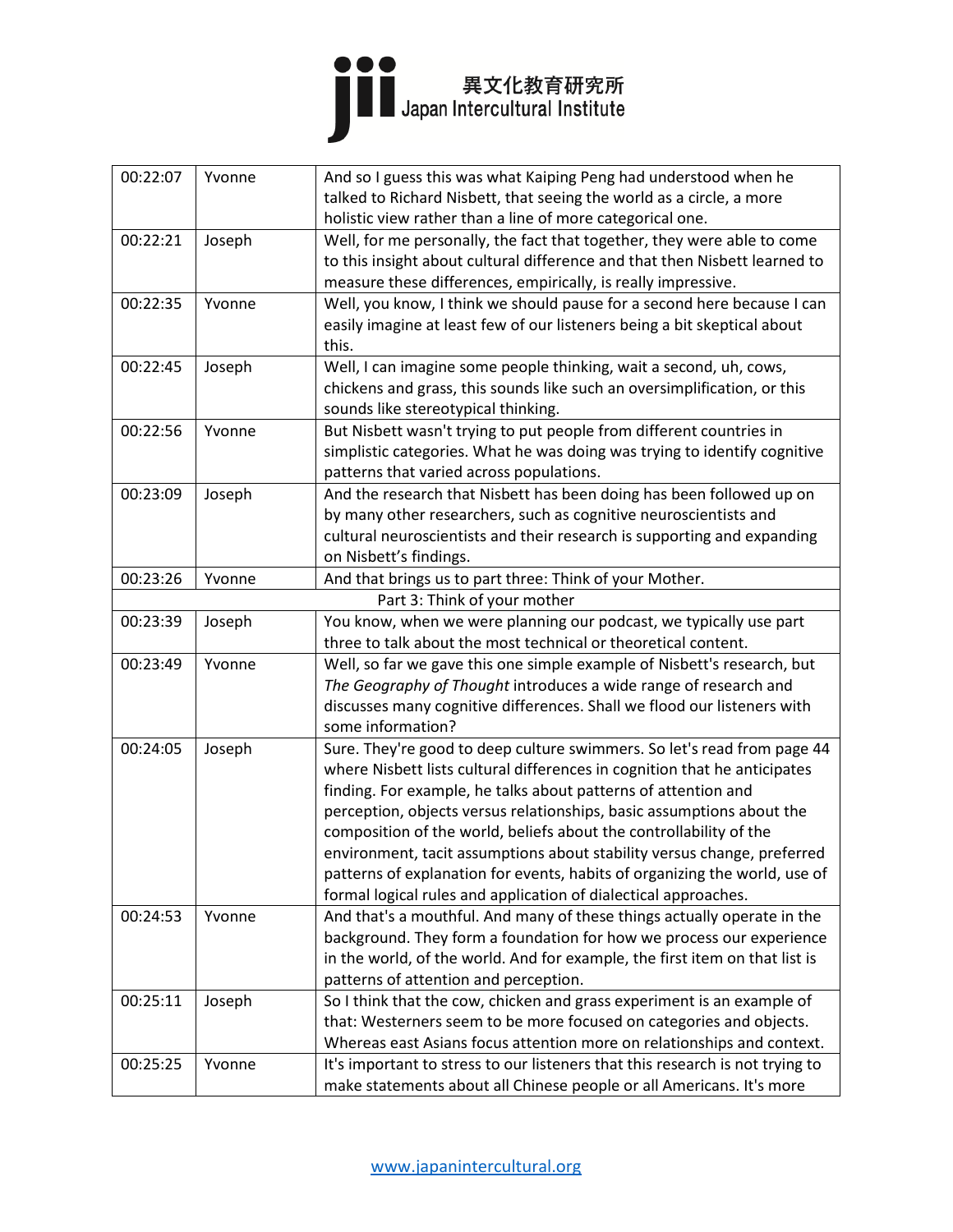|          |        | complex than that. It helps identify patterns that can help us make sense    |
|----------|--------|------------------------------------------------------------------------------|
|          |        | of what people do and how societies work.                                    |
| 00:25:44 | Joseph | I think we should also mention that Nisbett's work is just one part of this  |
|          |        | picture. There's an enormous body of research from other specialists like    |
|          |        | cultural neuroscientists who do brain imaging and look for different         |
|          |        | patterns of activation between cultural groups.                              |
| 00:25:59 | Yvonne | And I think that in the past, we talked about a study, which showed that     |
|          |        | when Chinese participants think about their mothers, their brain lights      |
|          |        | up as though they are thinking about themselves. Whereas when                |
|          |        | Americans think of their mothers, their brain lights up as though they       |
|          |        | are thinking of a stranger.                                                  |
| 00:26:24 | Joseph | And when I talked to my students about this research, my Chinese             |
|          |        | students are sometimes kind of amused at the idea of thinking about          |
|          |        | your mother as a stranger. Like, you know, don't you feel close to your      |
|          |        | mother? Yet my American students have the opposite reaction like, well,      |
|          |        | of course my mother is a different person from me.                           |
| 00:26:43 | Yvonne | Interesting. And then this also shows that cultural differences in           |
|          |        | cognition are part of how we make sense of the world, how we solve           |
|          |        | problems, how we experience our identity, how we relate to other             |
|          |        | people, a lot of things.                                                     |
| 00:26:58 | Joseph | What we're learning about cultural differences is impressive. For            |
|          |        | example, cultural neuroscientists are trying to understand the               |
|          |        | differences in neural activity that underlies all of this. One review of     |
|          |        | neuro imaging studies concludes that there is "Strong evidence that the      |
|          |        | neural mechanisms that underlie cognition might be shaped by a               |
|          |        | person's socio-cultural context."                                            |
| 00:27:27 | Yvonne | Okay. And that's another way of saying that the community and the            |
|          |        | society that we grow up in shapes our mental functioning in many ways.       |
| 00:27:36 | Joseph | And that's related to plasticity, an idea that we've talked about in the     |
|          |        | past: the brain adapts and grows in response to the demands placed on        |
|          |        | it. Taxi drivers in London, for example, showed an enlarged                  |
|          |        | hippocampus, a part of the brain associated with memory because of           |
|          |        | the challenge of learning London streets.                                    |
| 00:27:58 | Yvonne | But just to be sure we don't get carried away here. It's also true that not  |
|          |        | all specialists agree on the significance of these findings and brain scans  |
|          |        | such as FMRI testing have been criticized because it's possible to over-     |
|          |        | interpret the results.                                                       |
| 00:28:16 | Joseph | So this brings us back to one of the central ideas of this podcast, which is |
|          |        | that culture is a lot more than customs and etiquette. It's a deep part of   |
|          |        | who we are and how our mind works.                                           |
|          |        |                                                                              |
| 00:28:32 | Yvonne | And because of that, understanding cultural differences hurts, it's a life   |
|          |        | challenge actually. And studying it empirically is not easy. It's complex,   |
|          |        | and we shouldn't expect easy answers.                                        |
| 00:28:44 | Joseph | And it's a reminder that our foreign experiences have a lot to teach us.     |